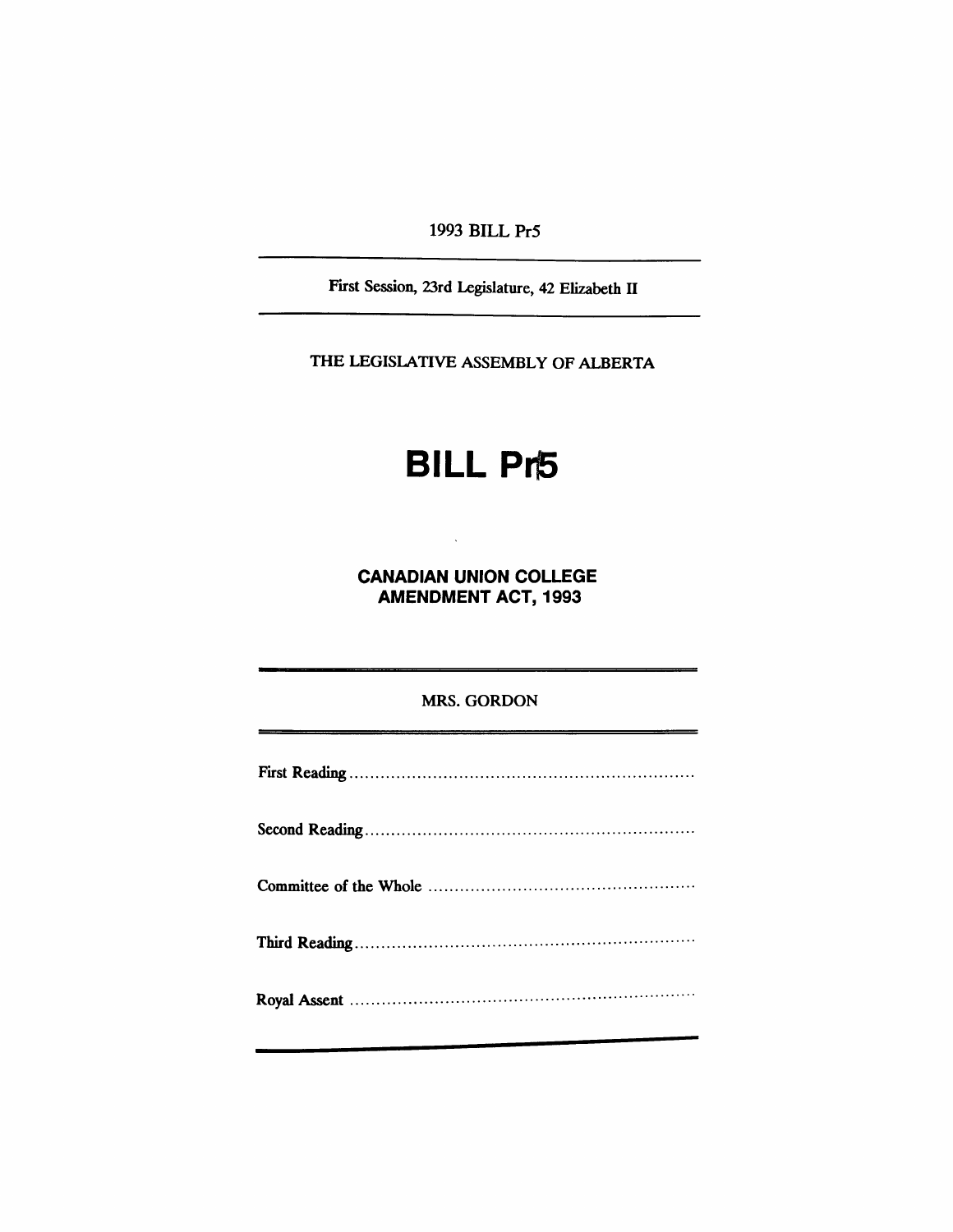*Bill Pr5 Mr. Severtson*

## **BILL Pr5**

1993

## **CANADIAN UNION COLLEGE AMENDMENT ACT, 1993**

*(Assented to* , 1993)

WHEREAS Canadian Union College has presented a petition praying for the amendment of its Act of incorporation, being chapter 35 of the Statutes of Alberta, 1940, as amended; and

WHEREAS it is expedient to grant the prayer of the petition:

HER MAJESTY, by and with the advice and consent of the Legislative Assembly of Alberta, enacts as follows:

*1 The Canadian Union College Act is amended by this Act.*

*2 Section 9a is repealed and the following is substituted:*

**9.1(1)(a)** All the following real and personal property is exempt from all taxes, rates, levies and assessments of every nature and kind except local improvement tax.

(a) all that portion of the west half of section 31, Township 40, Range 26, West of the 4th Meridian in the Province of Alberta, except such land as has been removed by registered plan of subdivision Plan 151Z and Road Plan 2533K.S and land covered by Lake Barnett; and

(b) all buildings and personal property situated on or that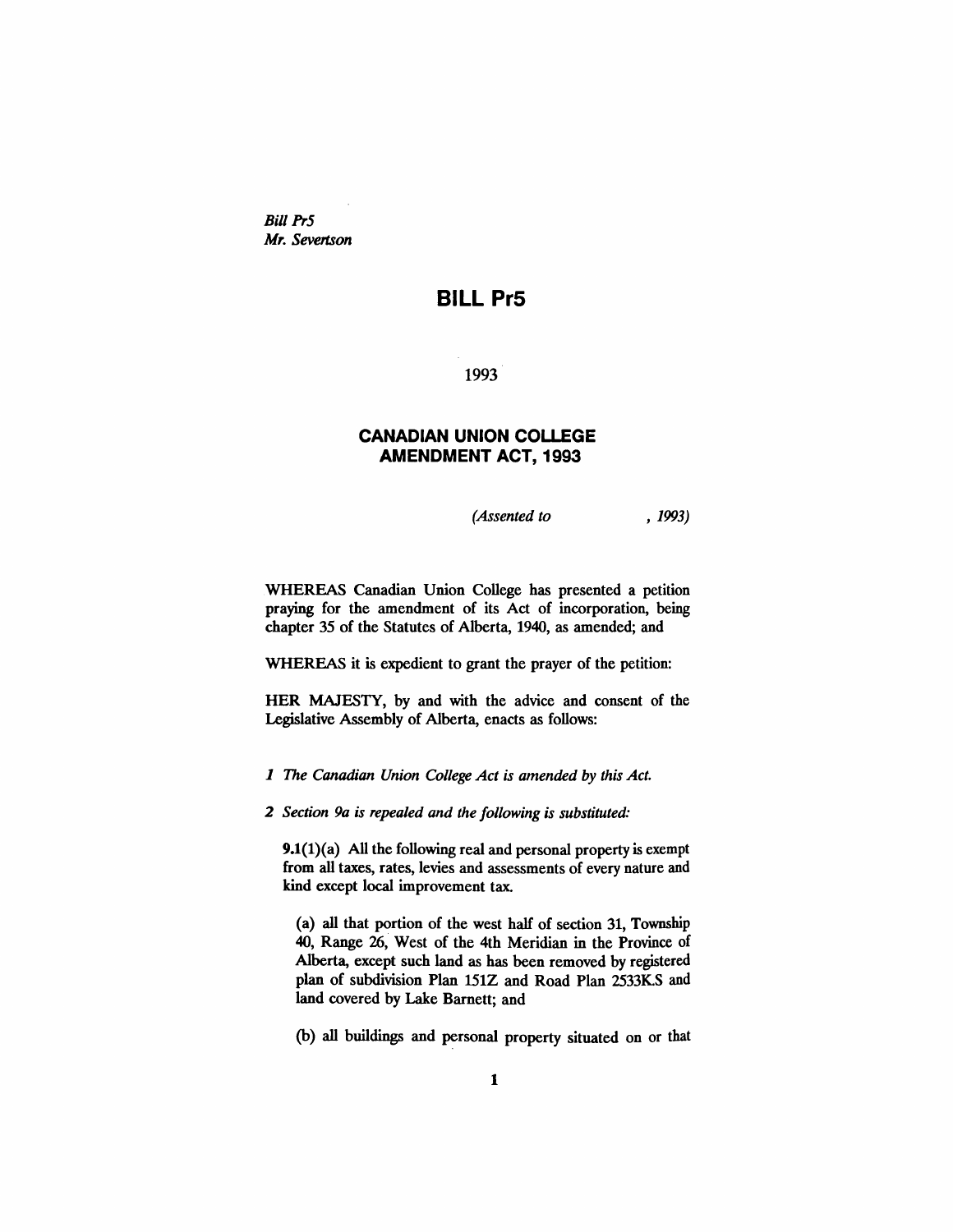**Explanatory Notes** 

 $\mathcal{A}^{\mathcal{A}}$ 

*1 This amendment extends the boundaries of the tax exempt land of Canadian Union College to include the land on which will be constructed the new Chan Shun Science Centre.*

 $\langle \rangle$